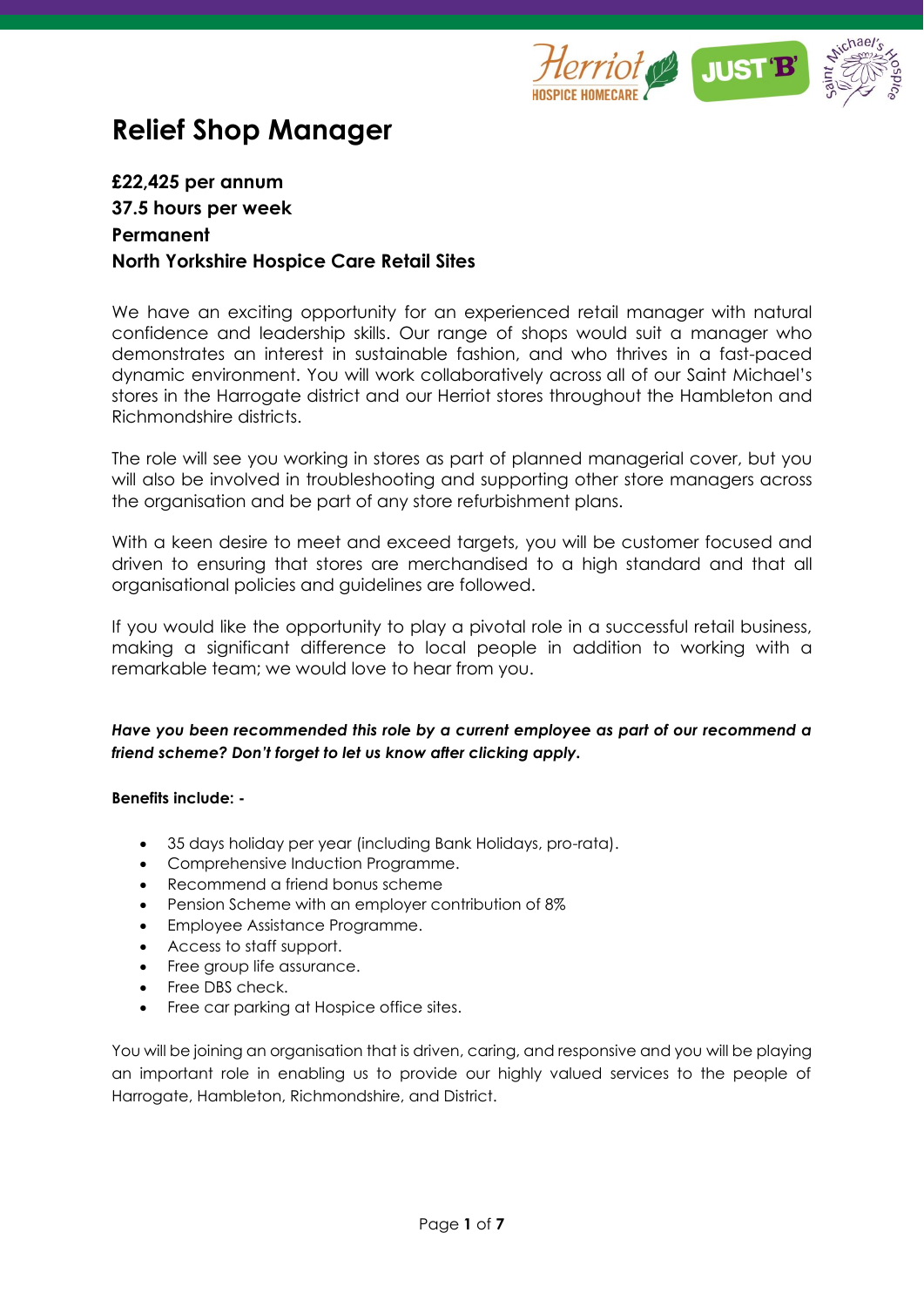

At North Yorkshire Hospice Care we believe that children, young people and adults should never experience abuse of any kind. Every member of our organisation has a responsibility to promote the welfare of all who encounter our services. We aim to keep people safe and to

operate our services in a way that protects them; to make reporting concerns as easy as possible and respond quickly; to listen to all worries and work in partnership with individuals and agencies. All our staff and volunteers receive annual training on both adults and children/young people's safeguarding.

We positively encourage applications from all areas of the community, regardless of gender, race, faith, disability, age, or sexual orientation and we encourage applications from users of mental health services. This is part of our commitment to equality and reflecting the diversity of our population. All appointments are subject to satisfactory pre-employment checks being obtained including successful applicants being required to undertake a DBS Check suitable for the role that you will be performing. Disclosure expenses will be met by the employer.

North Yorkshire Hospice Care is a registered charity in England and Wales (518905) with a family of services operating as Herriot Hospice Homecare, Just 'B', Saint Michael's Hospice, and Talking Spaces. North Yorkshire Hospice Care is a company limited by guarantee, registered in England and Wales (2121179).

**For more information on the role, please contact us on HR@saintmichaelshospice.org or on 01423 879867 and we can arrange for you to have an informal discussion, or please click Apply and you will be forwarded to our website, where a full Job Description is available.** 

**Telephone screening will take place soon after application with successful candidates being invited for an interview, which will take place in Harrogate.**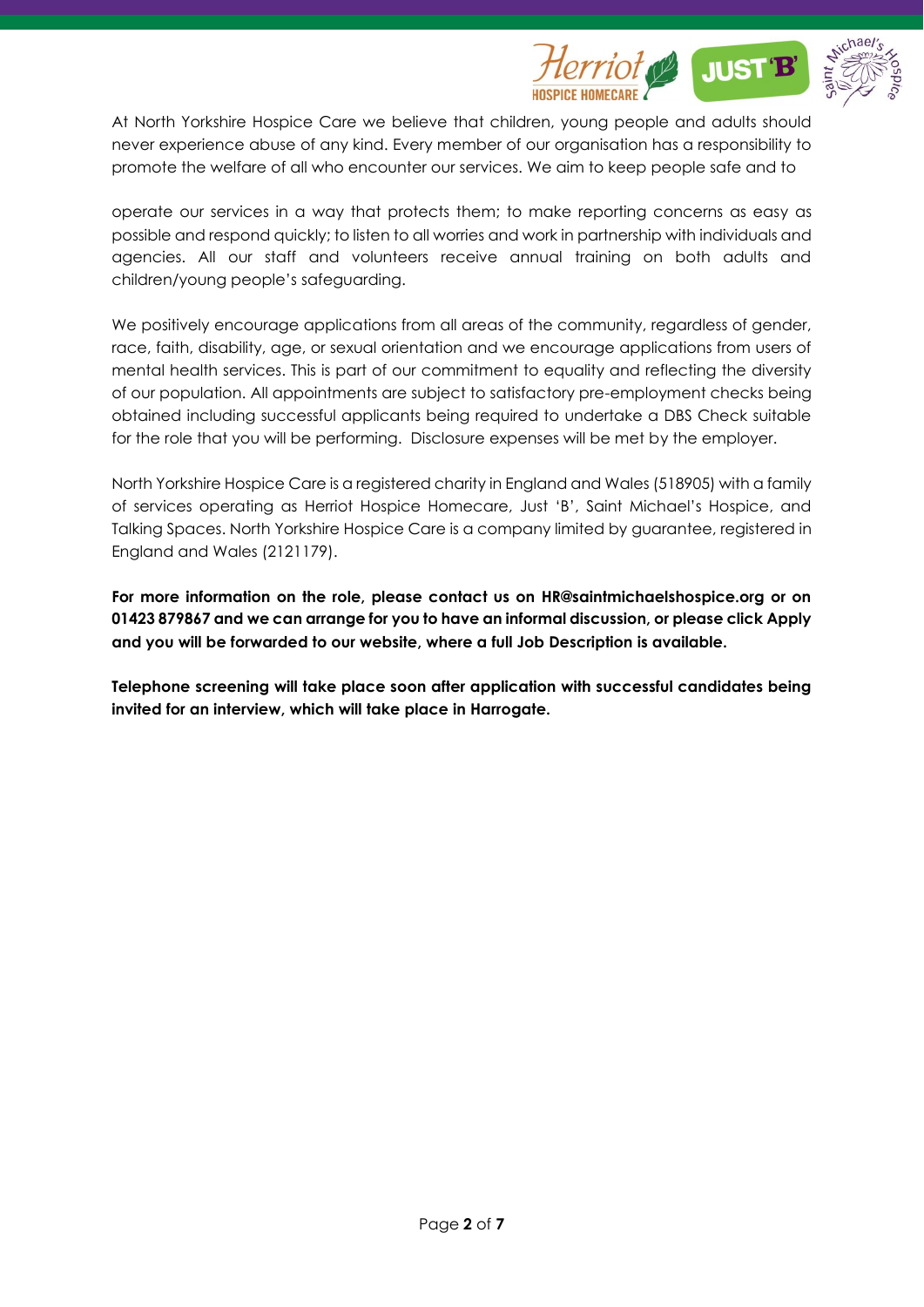

## **Job Description**

To provide relief cover to manage the day-to-day charity shop activities to ensure the smooth and successful running of hospice shops during periods of absences in line with targets, Key Performance Indicators and store plan set by the Shop Manager and Area Manager.

### **Key Tasks**

- 1. To take operational responsibility for the successful running of the allocated store as directed by the Area Manager, achieving sales targets, controlling costs and maximising income through the store.
- 2. To ensure that you provide exceptional standards of customer service and a positive shopping experience, supporting all members of the shop team to meet the same standard. To strive to make each customer and donor interaction the best it can be to enhance customer relationships, increase customer loyalty and accelarate shop growth.
- 3. To take responsibility for managing agreed shop costs and sales budgets and proactively develop and implement plans to recover any shortfall so that targets are maintained throughout the year.
- 4. With the appropriate guidance from the Retail Area Manager and HR & People Team to lead and manage a strong, knowledgeable, and commercial shop teams through effective recruitment, induction, appraisal, training, and performance management processes.
- 5. To prepare for planned, regular shop visits with the Retail Area Manager to discuss areas such as shop plan progress, shop performance including key KPIs, ASP, sales space analysis, and profit, team, training, operational issues, shop design and layout, new ideas and health and safety.
- 6. To manage the day to day operation of retail stores ensuring policies and procedures are adhered to, that the required standards for health and safety and trading standards are met and that excellent standards in housekeeping and merchandising are maintained.
- 7. To ensure the security, maintenance and cleaning of shop premises, reporting any faults and damage promptly for action. To have an understanding of the shop lease terms in respect of repairs and maintenance to be able to contribute to refurbishment planning.
- 8. To support the whole shop team in maximising the use of the EPOS system and promotion of Gift aid. To use the information from EPOS system to support and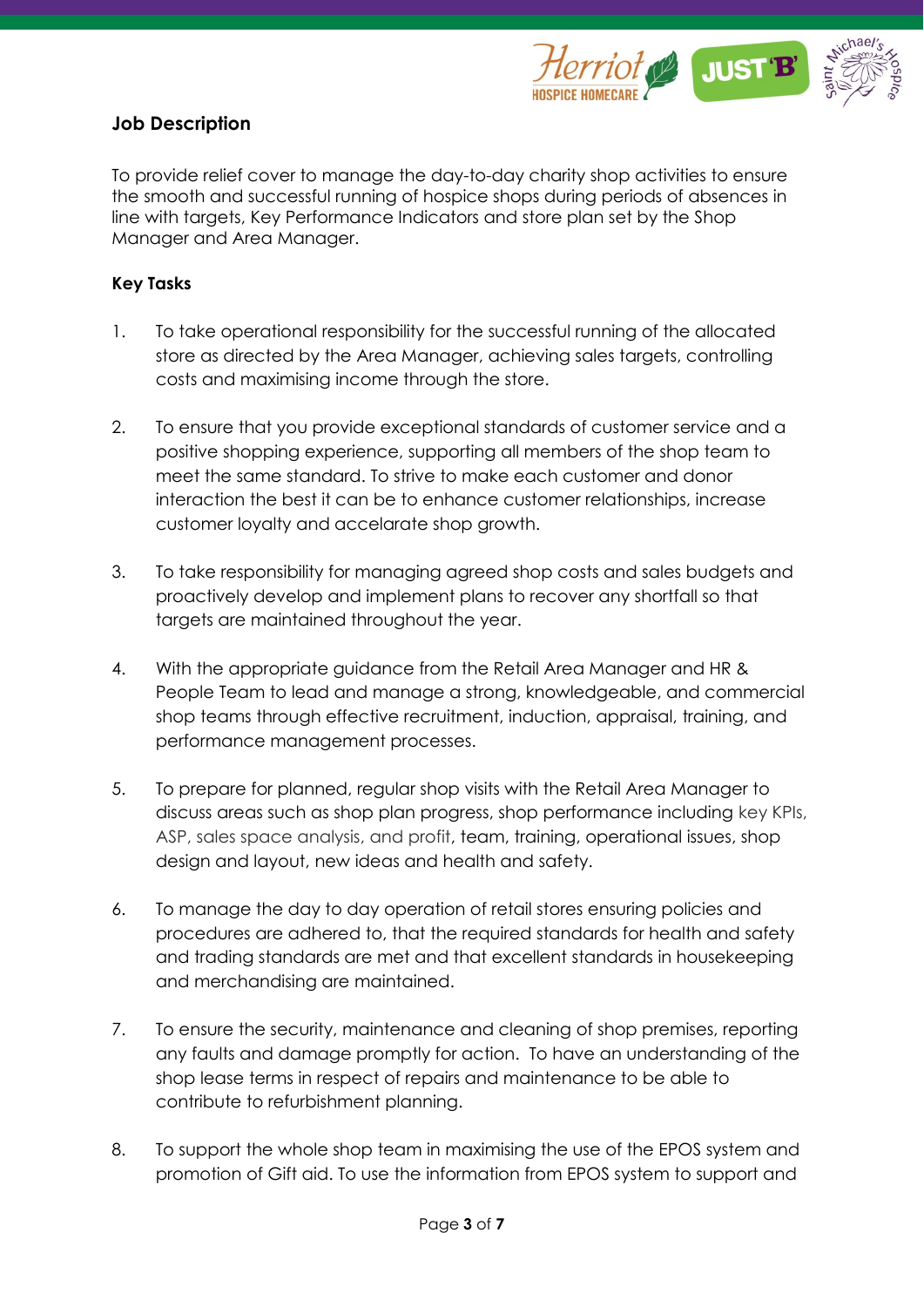

evidence performance management, team management and customer profiling for the shop. To be accountable for the shop takings, ensuring that correct records are maintained and provided to the Finance Team in line with procedures.

- 9. To prepare donated goods for display, maintaining an attractive displays to maximise the turnover of stock. To ensure that items are marketed to attract the highest price making use of alternative means of selling such as ecommerce as necessary.
- 10. To work collaboratively with the retail team to support relief cover, share best practice and ensure donations are maximised through store transfers rather than through recycling.
- 11. To ensure the safe disposal of all waste goods and refuse, maximising any income which can be generated from recycling.
- 12. To support any ecommerce opportunities, to actively source items of value that would reach a larger audience through an online platform and either sell using an appropriate site or send the items to the appropriate store for listing and selling.
- 13. To work with the Community Relationships Team to proactively support the marketing of the stores and sales and fundraising promotions.
- 14. Attend and participate in meetings, training and other fundraising events as part of the fundraising team.
- 15. To ensure that any safeguarding concerns are identified and reported in line with NYHC policy and procedure.
- 16. To embed the values of the organisation into your working practices evidencing this regularly and ensuring this remains a priority.

To carry out all duties in accordance with the law, the Hospice philosophy, and the Hospice policy on equality of opportunity, inclusion, and diversity.

The above is indicative of the current responsibilities of the post which may change from time to time in consultation with the post holder in line with the service need.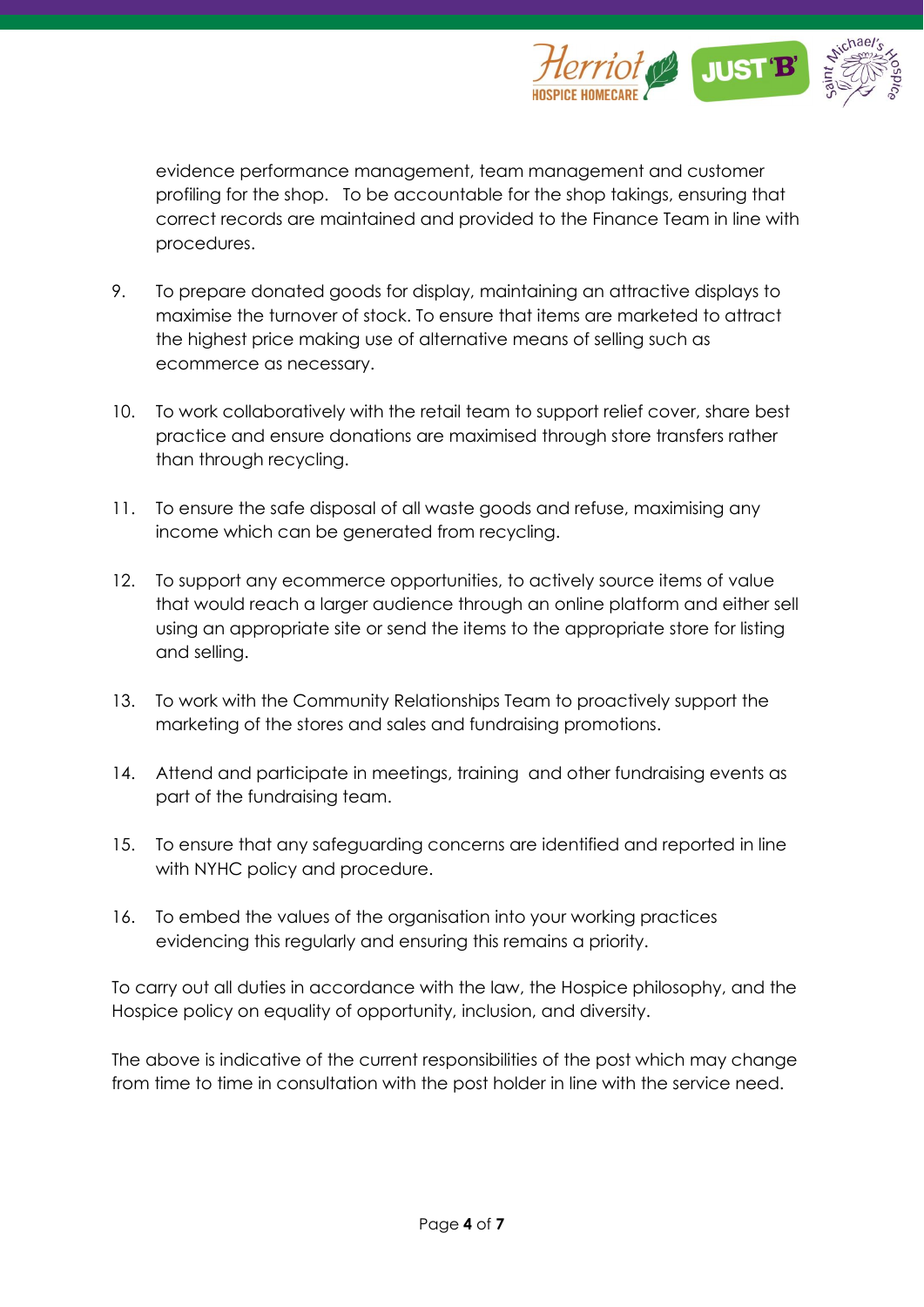

#### **Terms and Conditions**

| Responsible to:  | Retail Area Manager                                      |
|------------------|----------------------------------------------------------|
| Responsible for: | Shop Teams                                               |
| Salary:          | Internal scale                                           |
| Hours:           | 37.5 hours per week including weekends and bank holidays |
| Location:        | NYHC sites                                               |
|                  |                                                          |

#### **Person Specification**

#### **Education and Qualifications**

• Good general education

#### **Experience**

- Experience of charity, commercial or independent fashion retail at assistant manager level or above
- Experience of working to and achieving targets
- Experience of managing or leading a team
- Experience of working with an EPOS system

#### **Skills and Knowledge**

- Empowering people manager
- Excellent communicator
- Excellent skills in customer service
- Excellent sales skills and ability to identify new opportunities for increasing sales or reducing costs including stock management and recycling and waste efficiencies
- Ability to design, implement and monitor a shop plan
- Ability to set and manage a shop budget to monitor performance against set targets and key KPIs, ASP, sales space analysis, etc.
- Visual merchandising skills
- Good logistical skills
- Good organisational skills
- Good numeracy skills
- Online selling skills and knowledge
- Knowledge of fashion, collectables, and vintage items
- Knowledge of health and safety and trading standards in a retail environment
- Understanding of shop lease requirements and responsibility to support repairs, maintenance, and refurbishment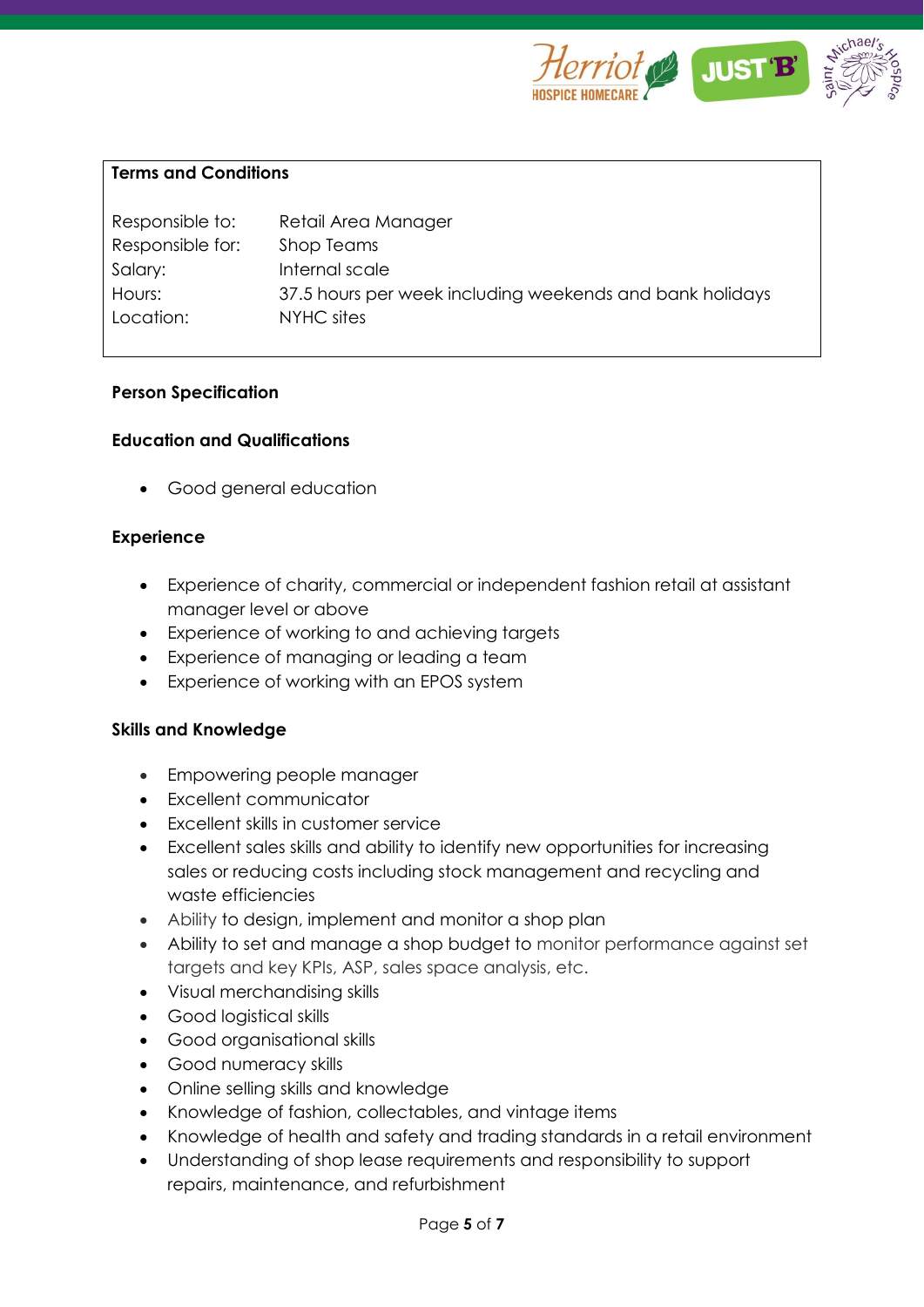

- Good knowledge and understanding of gift aid
- An understanding of working with volunteers
- Ability to work autonomously and within a team
- Working knowledge of Microsoft Office and Teams and/or Zoom
- Understanding of data protection and GDPR
- Good understanding of safeguarding

## **Attributes**

- Passion for sustainable retail and maintains a good knowledge and understanding of marketplace, competitors, and trends
- Driven by values and integrity, takes responsibility and accountability, builds confidence, and leads by example
- Adaptable and thrives in a fast paced, challenging, and unpredictable environment
- Works calmly under pressure to execute a wide variety of tasks
- Collaborative and seeks out and supports opportunities to support whole business and not silo needs of individual store
- Able to deal sensitively and professionally with enquiries and contacts from the public
- Flexible working practice with ability to work unsocial hours when required
- Demonstrate a commitment to NYHC's aims and objectives through its core values and behaviours
- Promote and sustain a responsible attitude towards diversity and inclusion within NYHC
- Demonstrate a commitment to on-going learning and development and to participate in any training relevant in the role
- Ability to manage physical aspects associated with the role
- Ability to travel between shops and hospice when required